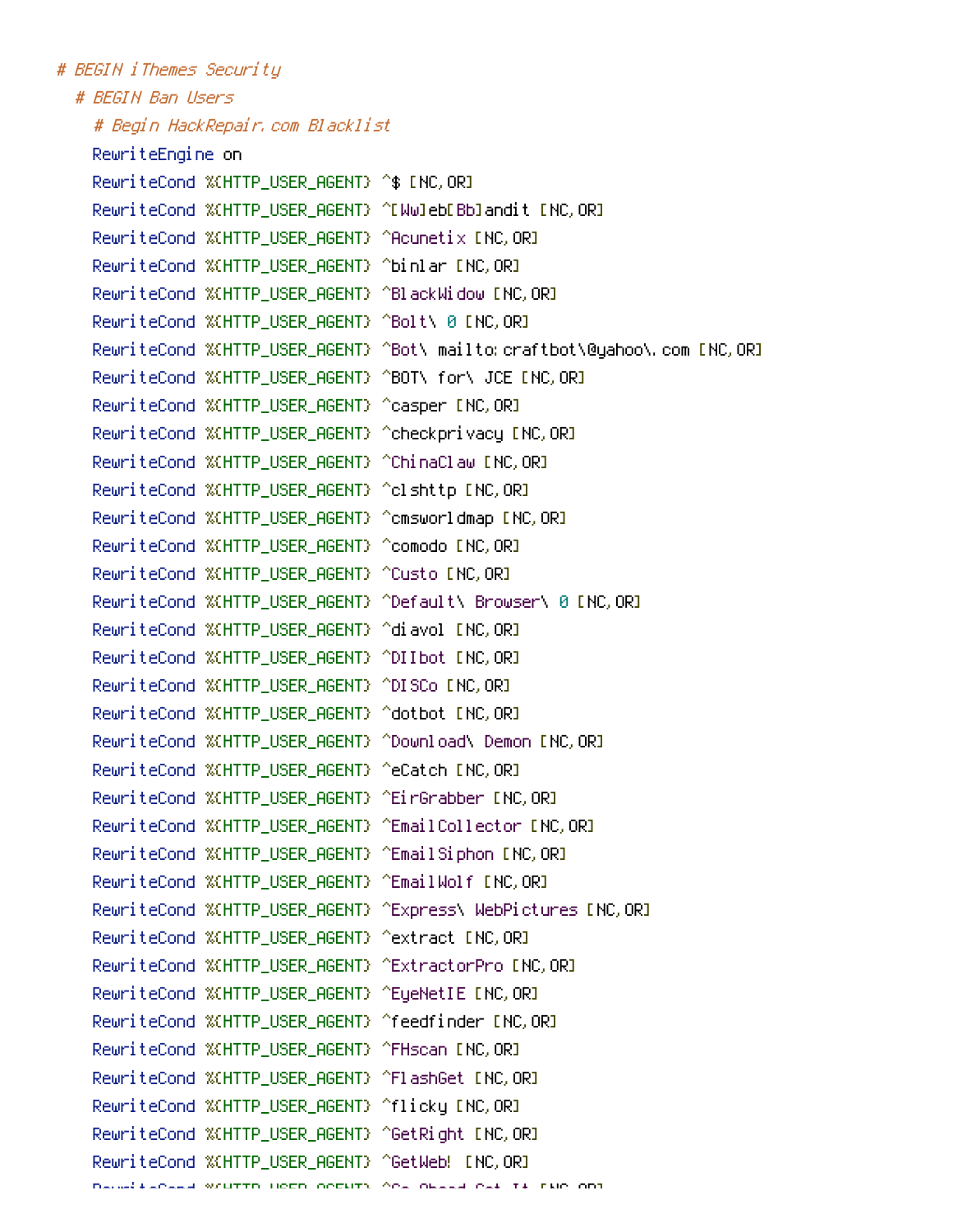RewriteCond Wunifr\_OSER\_HGENT7 GO-HRead-GOT-It LNC,ORI RewriteCond %(HTTP\_USER\_AGENT) ^Go!Zilla [NC,OR] RewriteCond %(HTTP\_USER\_AGENT) ^qrab [NC, OR] RewriteCond %(HTTP\_USER\_AGENT) ^GrabNet [NC,OR] RewriteCond %(HTTP\_USER\_AGENT) ^Grafula [NC,OR] RewriteCond %(HTTP\_USER\_AGENT) ^harvest [NC,OR] RewriteCond %(HTTP USER AGENT) ^HMView [NC.OR] RewriteCond %(HTTP\_USER\_AGENT) ^ia\_archiver [NC,OR] RewriteCond %(HTTP\_USER\_AGENT) ^Image\ Stripper [NC,OR] RewriteCond %(HTTP\_USER\_AGENT) ^Image\ Sucker [NC, OR] RewriteCond %(HTTP\_USER\_AGENT) ^InterGET [NC, OR] RewriteCond %(HTTP\_USER\_AGENT) ^Internet\ Ninja [NC, OR] RewriteCond %(HTTP\_USER\_AGENT) ^jakarta [NC,OR] RewriteCond %(HTTP\_USER\_AGENT) ^Java [NC, OR] RewriteCond %(HTTP\_USER\_AGENT) ^JetCar [NC,OR] RewriteCond %(HTTP\_USER\_AGENT) ^JOC\ Web\ Spider [NC,OR] RewriteCond %(HTTP\_USER\_AGENT) ^kanagawa [NC, OR] RewriteCond %(HTTP\_USER\_AGENT) ^kmccrew [NC,OR] RewriteCond %(HTTP\_USER\_AGENT) ^larbin [NC,OR] RewriteCond %(HTTP\_USER\_AGENT) ^LeechFTP [NC, OR] RewriteCond %(HTTP\_USER\_AGENT) ^libwww [NC,OR] RewriteCond %(HTTP\_USER\_AGENT) ^Mass\ Downloader [NC, OR] RewriteCond %(HTTP\_USER\_AGENT) ^Maxthon\$ [NC,OR] RewriteCond %(HTTP\_USER\_AGENT) ^microsoft\.url [NC,0R] RewriteCond %(HTTP\_USER\_AGENT) ^MIDown\ tool [NC,OR] RewriteCond %(HTTP\_USER\_AGENT) ^miner [NC,OR] RewriteCond %(HTTP USER AGENT) ^Mozilla\.\*Indu [NC.OR] RewriteCond %(HTTP\_USER\_AGENT) ^Mozilla\.\*NEWT [NC,OR] RewriteCond %(HTTP\_USER\_AGENT) ^MSFrontPage [NC,OR] RewriteCond %(HTTP\_USER\_AGENT) ^Navroad [NC, OR] RewriteCond %(HTTP\_USER\_AGENT) ^NearSite [NC,OR] RewriteCond %CHTTP\_USER\_AGENT) ^Net\ Vampire [NC, OR] RewriteCond %(HTTP\_USER\_AGENT) ^NetAnts [NC,OR] RewriteCond %(HTTP\_USER\_AGENT) ^NetSpider [NC, OR] RewriteCond %(HTTP\_USER\_AGENT) ^NetZIP [NC,OR] RewriteCond %(HTTP\_USER\_AGENT) ^nutch [NC,OR] RewriteCond %(HTTP\_USER\_AGENT) ^Octopus [NC,OR] RewriteCond %(HTTP\_USER\_AGENT) ^Offline\ Explorer [NC,OR]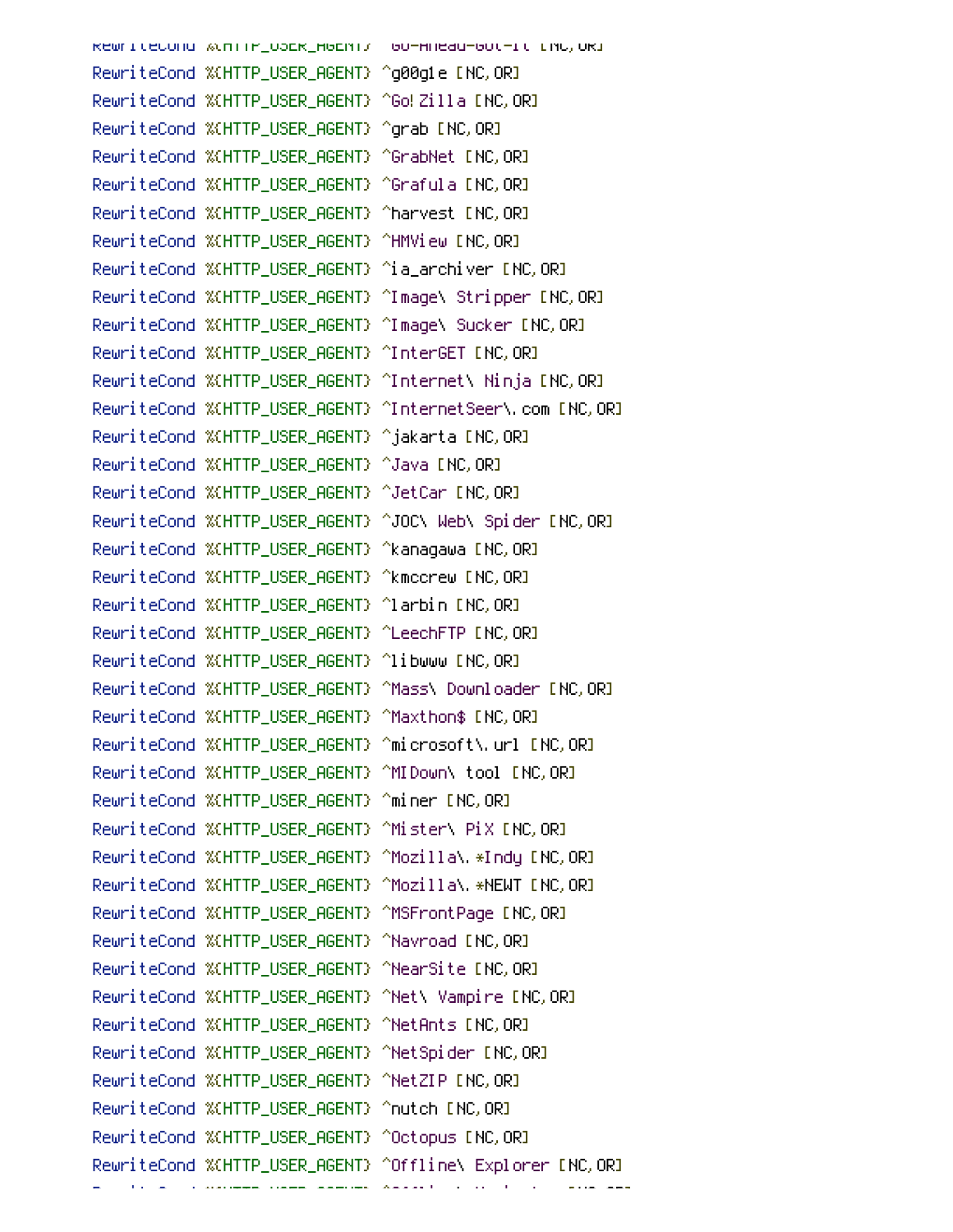RewriteCond %(HTTP\_USER\_AGENT) "Uffline\ Navigator [NC, UR] RewriteCond %(HTTP\_USER\_AGENT) ^PageGrabber [NC,OR] RewriteCond %(HTTP\_USER\_AGENT) ^Papa\ Foto [NC,OR] RewriteCond %(HTTP\_USER\_AGENT) ^pavuk [NC,OR] RewriteCond %(HTTP\_USER\_AGENT) ^pcBrowser [NC,0R] RewriteCond %(HTTP\_USER\_AGENT) ^PeoplePal [NC,OR] RewriteCond %(HTTP\_USER\_AGENT) ^planetwork [NC,OR] RewriteCond %(HTTP\_USER\_AGENT) ^psbot [NC,OR] RewriteCond %(HTTP\_USER\_AGENT) ^purebot [NC,OR] RewriteCond %(HTTP\_USER\_AGENT) ^pycurl [NC,OR] RewriteCond %(HTTP\_USER\_AGENT) ^RealDownload [NC,OR] RewriteCond %(HTTP\_USER\_AGENT) ^ReGet [NC,OR] RewriteCond %(HTTP\_USER\_AGENT) ^Rippers\ 0 [NC, OR] RewriteCond %(HTTP\_USER\_AGENT) ^SeaMonkey\$ [NC,OR] RewriteCond %(HTTP\_USER\_AGENT) ^sitecheck\.internetseer\.com [NC,OR] RewriteCond %(HTTP\_USER\_AGENT) ^SiteSnagger [NC,OR] RewriteCond %(HTTP\_USER\_AGENT) ^skygrid [NC,OR] RewriteCond %(HTTP\_USER\_AGENT) ^SmartDownload [NC,OR] RewriteCond %(HTTP\_USER\_AGENT) ^sucker [NC,OR] RewriteCond %(HTTP\_USER\_AGENT) ^SuperBot [NC,OR] RewriteCond %(HTTP\_USER\_AGENT) ^SuperHTTP [NC,OR] RewriteCond %(HTTP\_USER\_AGENT) ^Surfbot [NC,OR] RewriteCond %(HTTP\_USER\_AGENT) ^tAkeOut [NC,OR] RewriteCond %(HTTP\_USER\_AGENT) ^Teleport\ Pro [NC,OR] RewriteCond %(HTTP\_USER\_AGENT) ^Toata\ dragostea\ mea\ pentru\ diavola [NC,OR] RewriteCond %(HTTP\_USER\_AGENT) ^turnit [NC,OR<mark>]</mark> RewriteCond %(HTTP\_USER\_AGENT) ^vikspider [NC,OR] RewriteCond %(HTTP\_USER\_AGENT) ^VoidEYE [NC,OR] RewriteCond %(HTTP\_USER\_AGENT) ^Web\ Image\ Collector [NC,OR] RewriteCond %(HTTP\_USER\_AGENT) ^Web\ Sucker [NC,OR] RewriteCond %(HTTP\_USER\_AGENT) ^WebAuto [NC,OR] RewriteCond %(HTTP\_USER\_AGENT) ^WebCopier [NC,OR] RewriteCond %(HTTP\_USER\_AGENT) ^WebFetch [NC,OR] RewriteCond %(HTTP\_USER\_AGENT) ^WebGo\ IS [NC,OR] RewriteCond %(HTTP\_USER\_AGENT) ^WebLeacher [NC,OR] RewriteCond %(HTTP\_USER\_AGENT) ^WebReaper [NC,OR] RewriteCond %(HTTP\_USER\_AGENT) ^WebSauger [NC,OR] RewriteCond %(HTTP\_USER\_AGENT) ^WPScan [NC,OR] RewriteCond %(HTTP\_USER\_AGENT) ^Website\ eXtractor [NC,OR] RewriteCond %(HTTP\_USER\_AGENT) ^Website\ Quester [NC,OR] RewriteCond %(HTTP\_USER\_AGENT) ^WebStripper [NC,OR]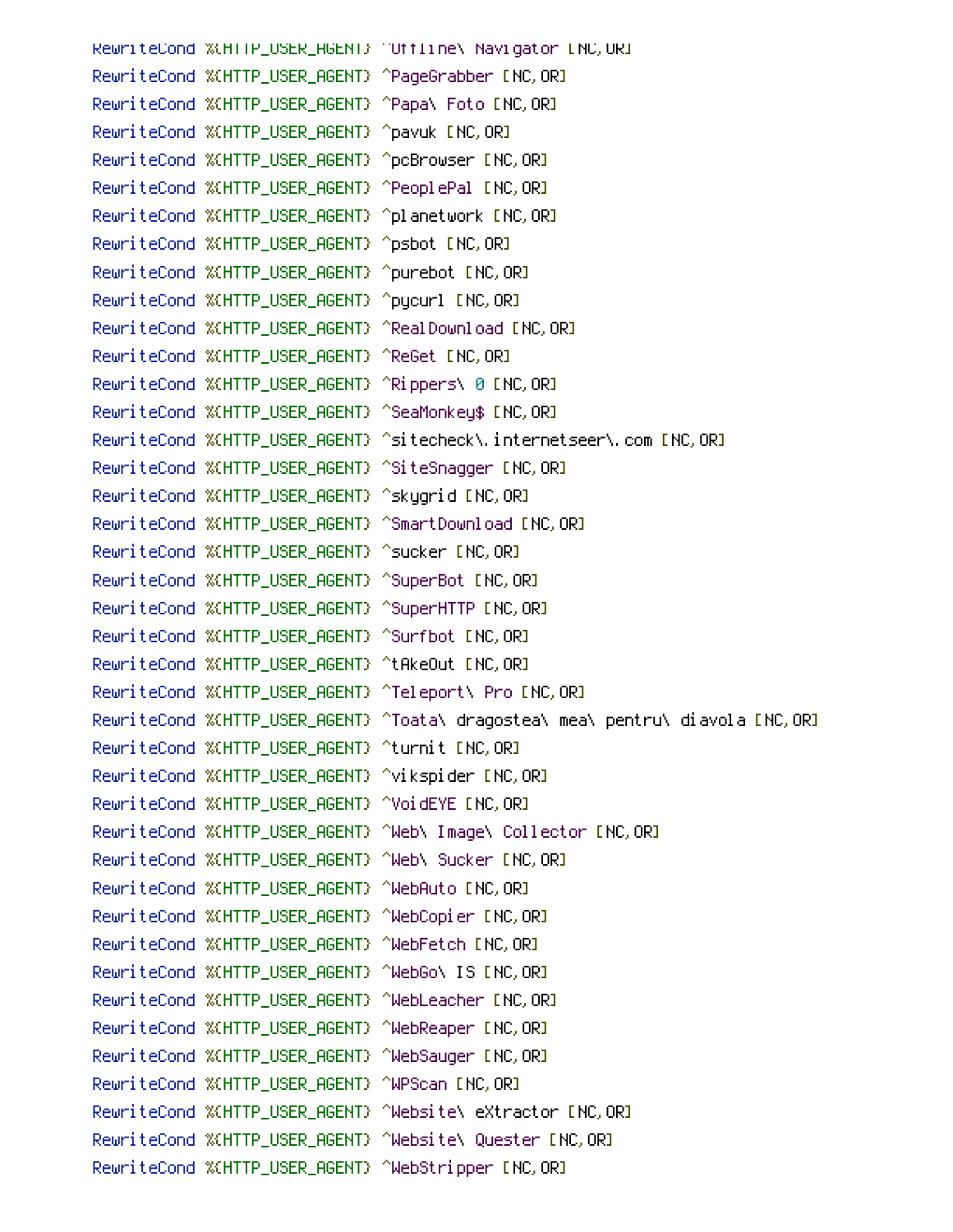RewriteCond %(HTTP\_USER\_AGENT) ^WebWhacker [NC,OR] RewriteCond %(HTTP\_USER\_AGENT) ^WebZIP [NC,OR] RewriteCond %(HTTP\_USER\_AGENT) ^Wget [NC,OR] RewriteCond %(HTTP\_USER\_AGENT) ^Widow [NC, OR] RewriteCond %(HTTP\_USER\_AGENT) ^WWW-Mechanize [NC,OR] RewriteCond %(HTTP\_USER\_AGENT) ^WWWOFFLE [NC,OR] RewriteCond %(HTTP\_USER\_AGENT) ^Xaldon\ WebSpider [NC, OR] RewriteCond %(HTTP\_USER\_AGENT) ^Yandex [NC, OR] RewriteCond %(HTTP\_USER\_AGENT) ^Zeus [NC,OR] RewriteCond %(HTTP\_USER\_AGENT) ^zmeu [NC,OR] RewriteCond %(HTTP\_USER\_AGENT) AhrefsBot [NC, OR] RewriteCond %CHTTP\_USER\_AGENT} CazoodleBot ENC, ORI RewriteCond %(HTTP\_USER\_AGENT) discobot [NC, OR] RewriteCond %(HTTP\_USER\_AGENT) ecxi [NC,OR] RewriteCond %(HTTP\_USER\_AGENT) GT::WWW [NC,OR] RewriteCond %(HTTP\_USER\_AGENT) heritrix [NC,OR] RewriteCond %(HTTP\_USER\_AGENT) HTTP:: Lite [NC, OR] RewriteCond %(HTTP\_USER\_AGENT) HTTrack [NC, OR] RewriteCond %(HTTP\_USER\_AGENT) ia\_archiver [NC,OR] RewriteCond %(HTTP\_USER\_AGENT) id-search [NC, OR] RewriteCond %(HTTP\_USER\_AGENT) id-search\.org [NC,OR] RewriteCond %(HTTP\_USER\_AGENT) IDBot [NC, OR] RewriteCond %(HTTP\_USER\_AGENT) Indu\ Library [NC,OR] RewriteCond %(HTTP\_USER\_AGENT) IRLbot [NC, OR] RewriteCond %(HTTP\_USER\_AGENT) ISC\ Systems\ iRc\ Search\ 2\.1 [NC,OR] RewriteCond %(HTTP\_USER\_AGENT) LinksManager,com\_bot [NC,OR] RewriteCond %(HTTP\_USER\_AGENT) linkwalker [NC, OR] RewriteCond %(HTTP\_USER\_AGENT) MFC\_Tear\_Sample [NC,OR] RewriteCond %(HTTP\_USER\_AGENT) Microsoft\ URL\ Control [NC,OR] RewriteCond %(HTTP\_USER\_AGENT) Missiqua\ Locator [NC, OR] RewriteCond %(HTTP\_USER\_AGENT) MJ12bot [NC, OR] RewriteCond %(HTTP\_USER\_AGENT) panscient.com [NC, OR] RewriteCond %(HTTP\_USER\_AGENT) PECL:: HTTP [NC, OR] RewriteCond %(HTTP\_USER\_AGENT) PHPCrawl [NC, OR] RewriteCond %(HTTP\_USER\_AGENT) PleaseCrawl [NC,OR] RewriteCond %(HTTP\_USER\_AGENT) SBIder [NC, OR] RewriteCond %(HTTP\_USER\_AGENT) Snoopy [NC,OR] RewriteCond %(HTTP\_USER\_AGENT) Steeler [NC,OR] RewriteCond %(HTTP\_USER\_AGENT) URI:: Fetch INC, OR] RewriteCond %(HTTP\_USER\_AGENT) urllib [NC, OR]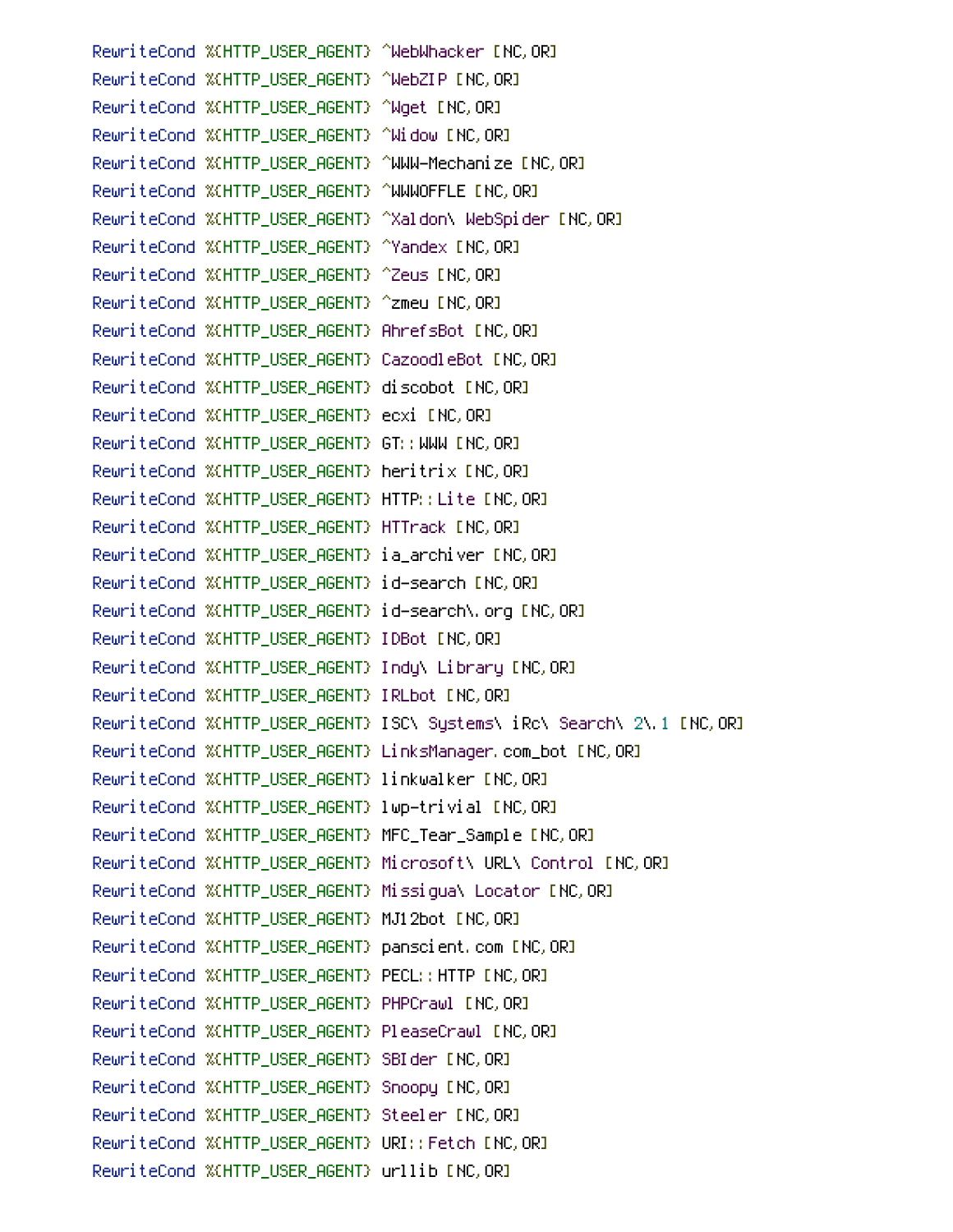```
RewriteCond %(HTTP_USER_AGENT) Web\ Sucker [NC,OR]
RewriteCond %(HTTP_USER_AGENT) webalta [NC,OR]
RewriteCond %(HTTP_USER_AGENT) WebCollage [NC, OR]
RewriteCond %(HTTP_USER_AGENT) Wells\ Search\ II [NC,OR]
RewriteCond %(HTTP_USER_AGENT) WEP\ Search [NC, OR]
RewriteCond %(HTTP_USER_AGENT) zermelo [NC,OR]
RewriteCond %(HTTP_USER_AGENT) ZyBorg [NC]
RewriteRule ^ * - [F.L]
# End HackRepair.com Blacklist, http://pastebin.com/u/hackrepair
```

```
# END Ban Users
# BEGIN Tweaks
  # Rules to block access to WordPress specific files
  <files .htaccess>
    Order allow.denu
    Deny from all
  \langle/files>
  \langlefiles readme html\rangleOnder allow, deny
    Deny from all
  \langle/files>
  <files readme.txt>
    Onder allow, deny
    Deny from all
  \langle/files>
  <files install.php>
    Onder allow, deny
    Deny from all
  \langle/files>
  <files wp-config.php>
    Order allow, deny
    Deny from all
  \langle/files>
```
# Rules to disable directory browsing Options -Indexes

<IfModule mod rewrite.c> RewriteEngine On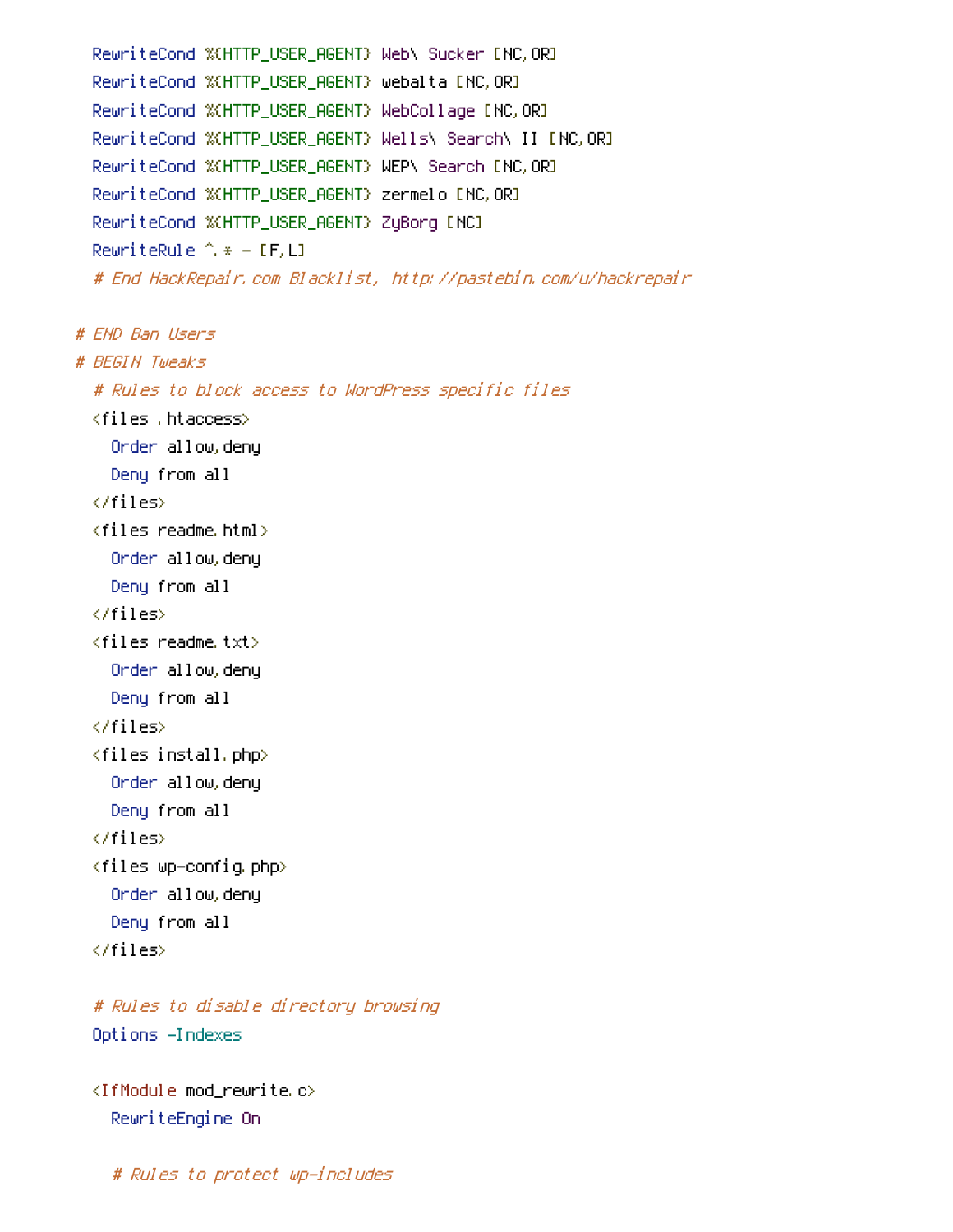```
RewriteRule ^wp—admin/includes/ – [F]
RewriteRule !^wp-includes/ - [S=3]
RewriteCond %(SCRIPT_FILENAME) !^(,*)wp-includes/ms-files.php
RewriteRule ^wp-includes/[^/]+\.php$ – [F]
RewriteRule ^wp—includes/js/tinymce/langs/.+\.php — [F]
RewriteRule ^wp-includes/theme-compat/ - [F]
```

```
# Rules to prevent php execution in uploads
RewriteRule ^(,*)/uploads/(,*),php(,?) = [F]
```

```
# Rules to block unneeded HTTP methods
```
RewriteCond %(REQUEST\_METHOD) ^(TRACELDELETELTRACK) [NC] RewriteRule  $\hat{C}$ , \*)\$ - [F]

```
# Rules to block suspicious URIs
```

```
RewriteCond %CQUERY_STRING} \,\,\/ ENC,OR]
    RewriteCond %(QUERY_STRING) ^ *\.(bashLgitLhgLlogLsvnLswpLcvs)            [NC,ORI
    RewriteCond %(QUERY_STRING) etc/passwd [NC,OR]
    RewriteCond %(QUERY_STRING) boot\.ini [NC,OR]
    RewriteCond %(QUERY_STRING) http\: [NC,OR]
    RewriteCond %(QUERY_STRING) (\<|%3C).*script.*(\>|%3E) [NC,OR]
    RewriteCond %(QUERY_STRING) base64_encode.*\(.*\) [NC,OR]
    RewriteCond %CQUERY_STRING} ^, *(\[|\]|\(|\)|<|>| e|"|;|\?|\*|=$), * [NC, OR]
    ReuriteCond %CQUERY_STRING> ^. *("1'1<1&#x3E;1&#x5C;1&#x7B;1&#x7C;).*
INC, ORJRewriteCond %(QUERY_STRING) ^ * (%24&x), * [NC, OR]
```

```
RewriteCond %(QUERY_STRING) ^ *(127\.0). * [NC,OR]
RewriteCond %(QUERY_STRING) ^,*(globalsLencodeLlocalhostLloopback),* [NC, OR]
RewriteCond %(QUERY_STRING) ^ *(requestLconcatLinsertLunionLdeclare),* [NC]
RewriteCond %(QUERY_STRING) !^loggedout=true
RewriteCond %(QUERY_STRING) !^action=jetpack–sso
RewriteCond %(QUERY_STRING) !^action=rp
RewriteCond %(HTTP_COOKIE) !^ *wordpress_logged_in_ *$
RewriteCond %(HTTP_REFERER) !^http://maps\.googleapis\.com(.*)$
RewriteRule \hat{C}, *) $ - [F]
```
# Rules to block foreign characters in URLs RewriteCond %{QUERY\_STRING} ^,\*(%0|%A|%B|%C|%D|%E|%F),\* [NC]